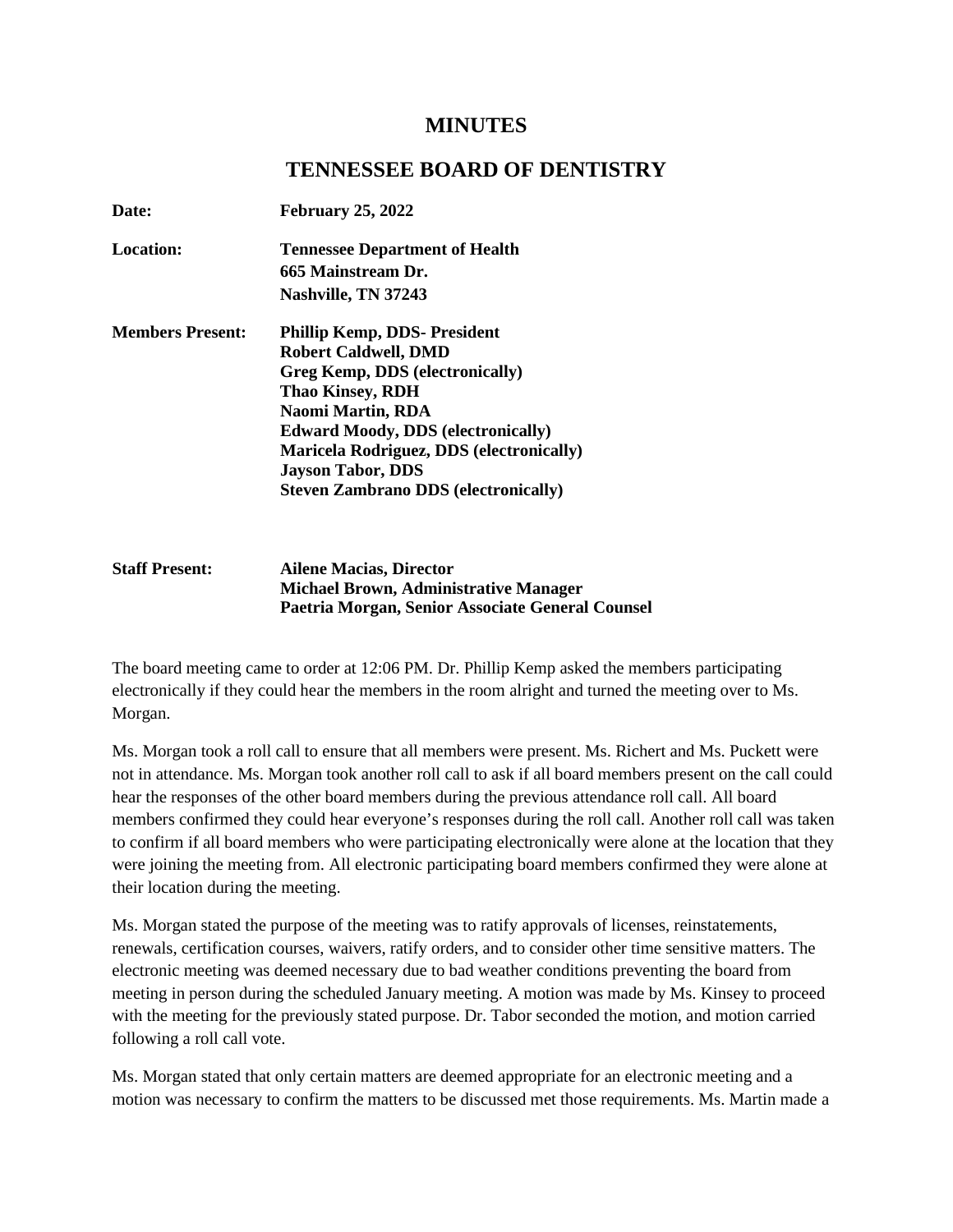motion that the meeting was necessary and met the requirements for an electronic meeting. Ms. Kinsey seconded the motion, and the motion carried following a roll call vote.

Ms. Morgan took a roll call to confirm the board members had received all necessary materials before the board meeting. All board members confirmed they had received all materials to be discussed. Ms. Morgan reminded the board members to keep their microphones muted unless they would like to speak, asked that they identify themselves prior to speaking, and that the law requires all votes during an electronic meeting be by roll call vote.

## **CONFLICT OF INTEREST**

The conflict-of-interest statement was reviewed by Ms. Morgan before the meeting was turned back over to Dr. Phillip Kemp. He started by thanking the board members for being present and Ms. Macias for getting the meeting together on short notice, so that the needs of the applicants could be met in a timely manner. Dr. Phillip Kemp welcomed the newest board member, Dr. Greg Kemp DDS, to the board.

### **MINUTES**

*October 2021 Board of Dentistry Meeting* - Dr. Tabor made the motion to accept the minutes from the October meeting and Ms. Martin seconded the motion. Dr. Phillip Kemp reminded the members that after each motion a roll call vote would be necessary, after a roll call vote the motion carried

## **RATIFICATIONS**

- 1. New licenses, reinstatements/reactivations, and retirements
- 2. Specialties, certifications, and permits
- 3. Administrative revocations

Dr. Phillip Kemp asked if there were any ratifications to be voted on at that time. Ms. Macias confirmed there were the licenses and certifications/permits that needed to be ratified due to the canceled January 6<sup>th</sup> board meeting. After Dr. Phillip Kemp informed the other board members that this make-up meeting was primarily scheduled so the administrative staff could get these licenses out to the license holders instead of holding on to them until April. Dr. Tabor made the motion to accept all ratifications (1-3) on the agenda, and Ms. Kinsey seconded the motion. The motion carried following a roll call vote.

### **APPROVAL OR DENIAL OF WAIVERS AND EXEMPTIONS**

Ms. Martin made a motion to approve the following waiver requests:

- 1. Blankenship, Pamela RDH
- 2. Campbell, Madison RDA
- 3. Longfellow, Lauren RDH
- 4. Morrison, Mary RDH
- 5. Pace, Larramine RDH
- 6. Schneider-Morris, Tracy DDS
- 7. Sprinkle, Ashley RDH

Dr. Tabor seconded the motion. The motion carried following a roll call vote.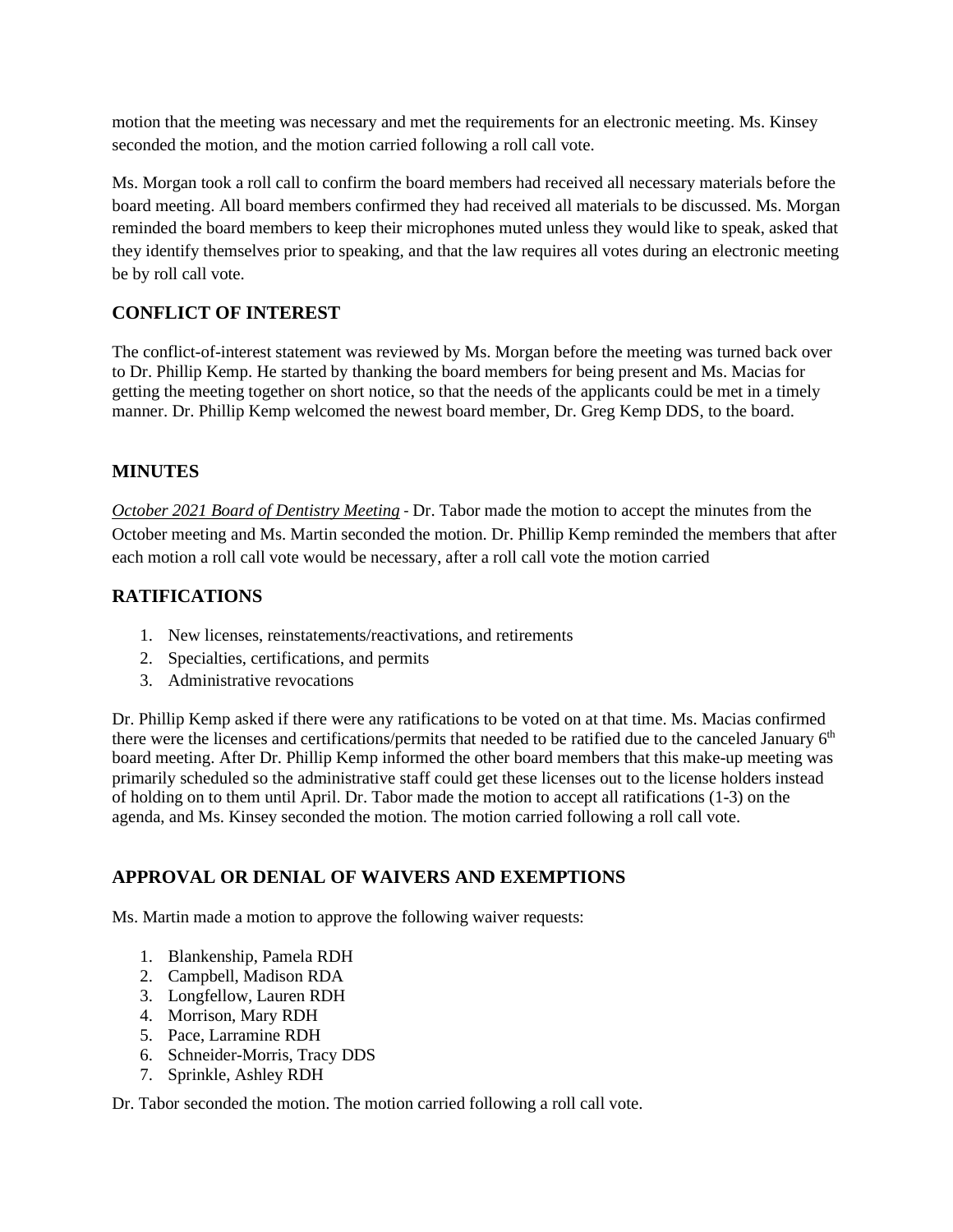### **APPROVAL OR DENIAL OF CONTINUING EDUCATION, CPR COURSES AND/OR COURSES SUBMITTED BY INDIVIDUALS**

Dr. Tabor made a motion to approve the following:

- 1. Dr. Mark Whaley "Opioid and Diversion Awareness" (Approved)
- 2. Dr. Michael Johnson "3D Initial Remote Training" (Approved)
- 3. Dr. Michael Johnson "Radiation Safety Training" (Approved)
- 4. Baird Business Concepts "The Dentist, Boss, Leader Conundrum" (Approved)
- 5. Gluck Orthodontics "Cultivating Legendary Service in Your Practice" (Approved)
- 6. Gluck Orthodontics "Invisalign Treatment in Adults and Teens" (Approved)
- 7. Gluck Orthodontics "Overview of Orthodontic Problems in Children" (Approved)
- 8. Gluck Orthodontics "Cone Beam CT in Orthodontics" (Approved)

Ms. Martin seconded the motion. The motion carried following a roll call vote.

#### **DENTAL ASSISTING PROGRAM**

Ms. Martin made a motion to approve the following program:

1. Competitive Edge Dental Assisting Academy, LLC

Ms. Kinsey seconded the motion. The motion carried following a roll call vote.

### **PROGRAMS AND CERTIFICATION COURSES**

Ms. Martin made a motion to approve the following courses:

- *1. Administration of Local Anesthesia*
	- a. Dent-Ed-Online
- *2. Administering and Monitoring Nitrous Oxide*
	- a. Chattanooga State Community College
	- b. Dent-Ed-Online
	- c. Excel Dental Training Institute
	- d. South College
- *3. Coronal Polishing*
	- a. Chattanooga State Community College
	- b. Competitive Edge Dental Assisting Academy, LLC
	- c. Dental Staff School of TN
	- d. Excel Dental Training Institute
	- e. Northeast State Community College
	- f. South College
	- g. TN College of Applied Technology at Nashville
- *4. Dental Radiology*
	- a. Dental Certificate Training Foundation
	- b. Dent-Ed-Online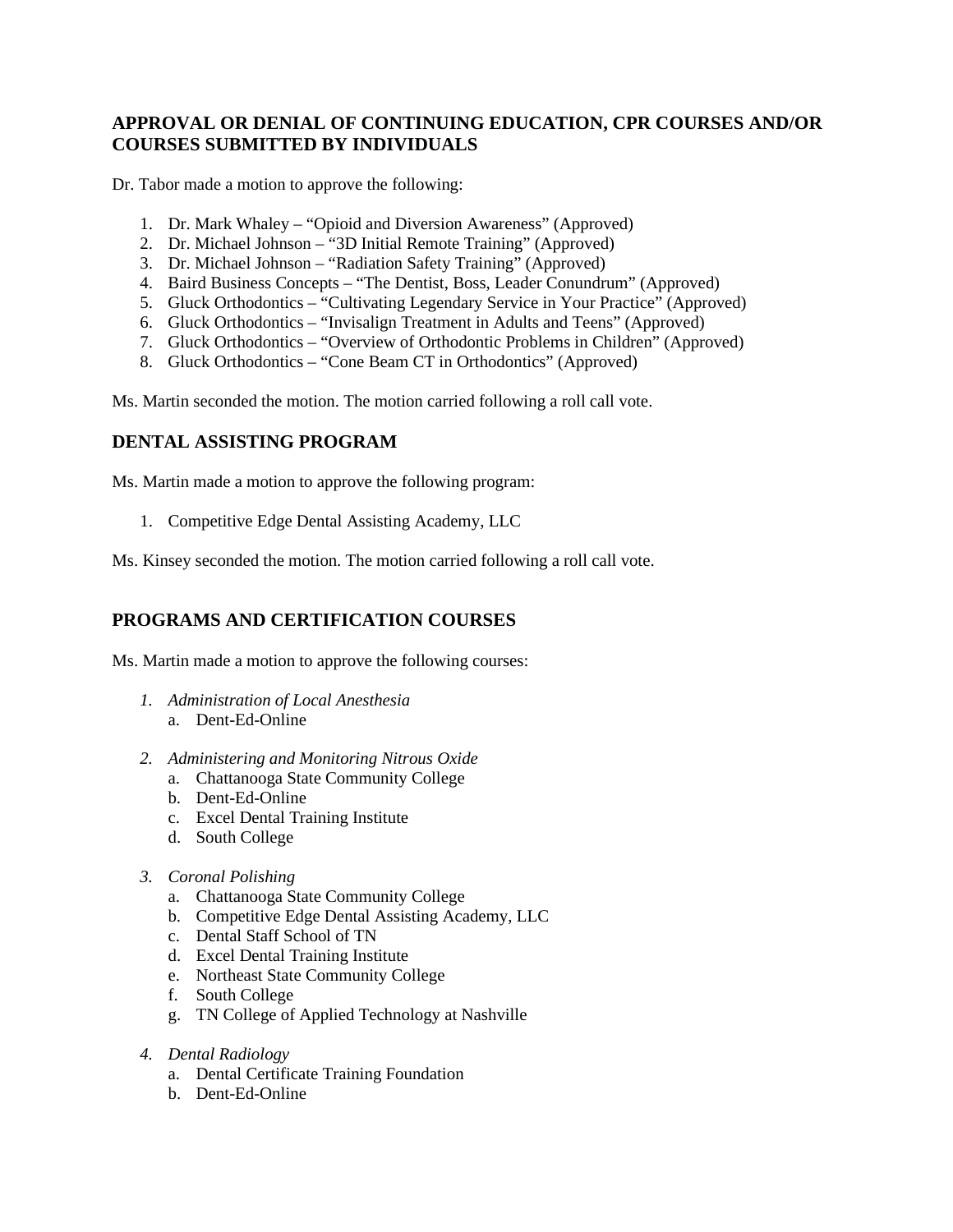- c. Excel Dental Training Institute
- *5. Sealant Application*
	- a. Chattanooga State Community College
	- b. Competitive Edge Dental Assisting Academy, LLC
	- c. Dent-Ed-Online
	- d. Dental Staff School of TN
	- e. Excel Dental Training Institute
	- f. Northeast State Community College
	- g. South College
	- h. TN College of Applied Technology
- *6. Nitrous Oxide Monitoring Course*
	- a. Chattanooga State Community College
	- b. Competitive Edge Dental Assisting Academy, LLC
	- c. Dent-Ed-Online
	- d. Dental Staff School of TN (Online Course)
	- e. Dental Staff School of TN
	- f. Dr. Bob Dalsania Family & Cosmetic Dentistry
	- g. Excel Dental Training Institute
	- h. Northeast State Community College
	- i. South College

Ms. Kinsey seconded the motion. The motion carried following a roll call vote.

#### **EQUILVALENCY COURSES**

Dr. Phillip Kemp informed the board members that the courses in sections 1-4 were for courses deemed equivalent and were approved by the board consultant. This section could be voted as one group. Ms. Kinsey made the motion to approve the following:

- *1. Local Anesthesia*
	- a. Brooks, Brittany Intra Oral Local Infiltration and Nerve Block Anesthesia
- *2. Administering and Monitoring Nitrous Oxide*
	- a. Allen, Stacy Maricopa Community College
	- b. Amos, Kaeleigh Wytheville Community College
	- c. Beisegel, Heidi Loma Linda University
	- d. Conlon, Kimberly Manhattan Area Tech College
	- e. Glende, Cindy Normandale Community College
	- f. Merwin Schultz, Jennifer Normandale Community College
	- g. Orrell, Jade Concorde Career College
	- h. Peterson, Tara Loma Linda University
	- i. Rees, Kathryn Dixie State University
	- j. Rothery, Kristen Cypress College
	- k. Santos, Jessica San Joaquin Valley College
	- l. Smith, Beatra West Los Angeles College District
	- m. Tighe, Gretchen Cabrillo College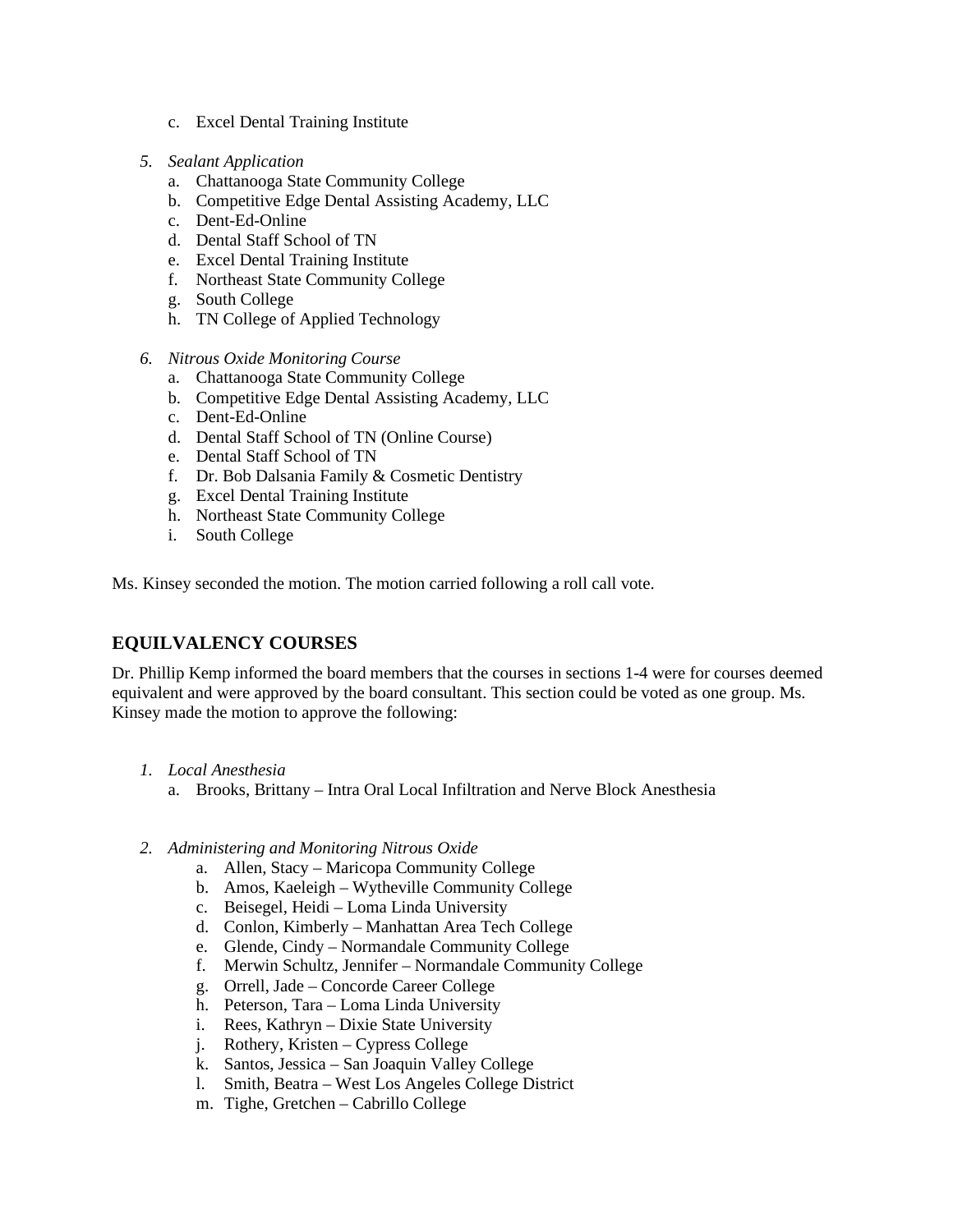#### *3. Radiology*

- a. Bach, Elizabeth Madison Adult Career Center
- b. Beck, Hannah Arkansas Northeastern College
- c. Garcia, Miriam Hinds Community College
- d. LeBlanc, Alyssa Houston Dental Assisting School
- e. Santoro, Adriana Dental Assisting Training Center
- *4. Multiple Courses*
	- a. Klei, Jamiee Eastern WA University Restorative Part I & II
	- b. Rhodes, Kalyn John A. Logan College Radiology, Sealant, Nitrous Oxide Monitoring, Coronal Polishing, & Restorative
	- c. Wood, Kristina RDH OHSU School of Dentistry Admin. & Monitoring Nitrous Oxide and Local Anesthesia

Ms. Martin seconded the motion. The motion carried following a roll call vote.

Dr. Phillip Kemp informed the board members that the denied course section was for the equivalency courses that were denied for any reason, such as lack of information in the application or not meeting the minimum course requirements. He also reminded them that it was not the course itself being denied, but the application for equivalency for the certifications.

Ms. Martin made a motion to accept the denials of the following equivalency courses:

- *1. Denied*
	- a. Barbieri, Autumn Dental Assisting Academy of Palm Beach Radiology, Nitrous Oxide Monitoring, Coronal Polishing, and Sealant
	- b. Cheeks, Emily Walter State Community College Radiology
	- c. Davis, Mikayla UT Memphis College of Dentistry Sealant
	- d. Fischer, Shawntavia Remington College
	- e. Garcia, Miriam Hinds Community College Nitrous Oxide Monitoring
	- f. Rhodes, Kalyn John A. Logan College Prosthetic Functions
	- g. Smith, Diamond Miller Motte Community College Radiology
	- h. Smith, Kaitlyn Dental Staff School of Tennessee Sealant
	- i. Taylor, Abigail UT Memphis College of Dentistry Prosthetic
	- j. Trinch, Kim Dental Staff School of TN (Knox) Radiology

Ms. Kinsey seconded the motion. The motion carried following a roll call vote.

### **AGREED CITATIONS**

#### *Continuing Education*

Dr. Rodriguez made the motion to accept the agreed citations for continuing education:

- 1. Cox, Rachel RDH
- 2. Dash, James DDS
- 3. Dinwiddie, Amelia DDS
- 4. Duff, Marlin DDS
- 5. Eckel, Greg DDS
- 6. Frost, Lora RDH
- 7. Gallery, Julie RDA
- 8. Grieves, Bradley DDS
- 9. Hardin, Victoria RDA
- 10. Hatcher, Tiffany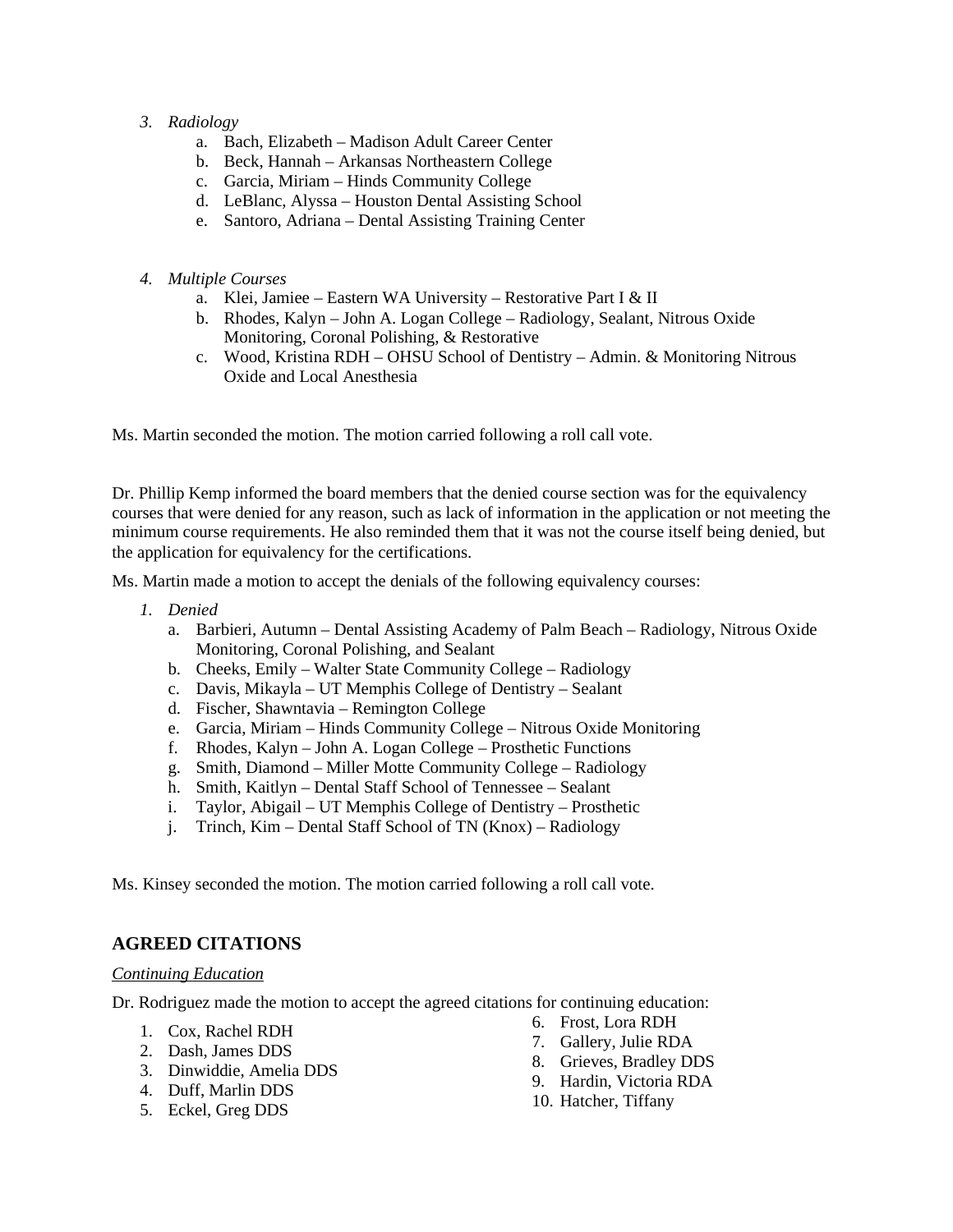11. Jackson, Tanisha DDS 12. Lee, Kim RDA 13. Lucas, Charlotte RDA 14. Parker, Karon RDH 15. Payne, Paul DDS 16. Polk, Brittany RDA

17. Richardson, Christie RDA 18. Simental, Laura RDA 19. Sweeney, Elisha RDA 20. Swingle, Kathleen RDH 21. Thomas, Paige RDA 22. Whitfield, James RDA

Ms. Martin seconded the motion. The motion carried following a roll call vote.

#### *Lapsed Licenses*

Ms. Kinsey made a motion to approve the following citations for lapsed licenses:

- 1. King, Annelise RDH
- 2. Statham, Shannon RDH

Ms. Martin seconded the motion. The motion carried following a roll call vote.

Dr. Phillip Kemp asked why the citations for continued education and lapsed licenses are separated, for clarification for the board members. Ms. Macias informed him that she groups them separately on the agenda because they are two different types of citations and for different issues resulting in discipline on a license.

#### **CONSENT ORDERS/AGREED ORDERS**

*Byrd, Daryl DDS* **–** Dr. Moody was recused from the order. Dr. Byrd was the owner and only dentist at Signature Smiles Dentistry, which was closed down by the Rutherford County Sherriff's Office due to Dr. Byrd failing to pay rent at the practice location. After this occurred, Dr. Byrd failed to provide notice to patients of the office closure, failed to maintain access to patient records, and he failed to respond to dental record requests for those patients. The recommended discipline is for the license to be reprimanded. This would require the payment civil penalties in the total amount of \$1000. Dr. Byrd would also be required to pay costs not to exceed \$5000 for the presentation of the order. Dr. Tabor made the motion to accept the order as stated, and Ms. Kinsey seconded the motion. The motion carried following a roll call vote.

*Collier, Jason DDS* **–** There were no recusals for this order. Dr. Collier was audited by the board in accordance with his Comprehensive Sedation Permit for the years 2017-2018, and he was found deficient 4 continuing education hours in the subject of sedation/anesthesia. As part of the order, Dr. Collier would be required to pay a total of \$400 in civil penalties, must make up the continuing education hours, and pay the costs of the presentation of the order not to exceed \$1000.The disciplinary action will be reported to the National Practitioner Databank. Ms. Martin made the motion to accept the order as written, and Dr. Tabor seconded the motion. The motion carried following a roll call vote.

*Garrett, Kenneth DDS* **–**Dr. Rodriguez was recused from the order. In May 2021, Dr. Garrett plead guilty to felony reckless aggravated assault. To follow the terms of his conviction, Dr. Garrett has agreed to the permanent revocation of his dental license. Ms. Morgan stated that the respondent as well as his legal counsel had already signed the order that was being presented at the board meeting. Ms. Kinsey made the motion to accept the order as written, and Ms. Martin seconded the motion. The motion carried following a roll call vote.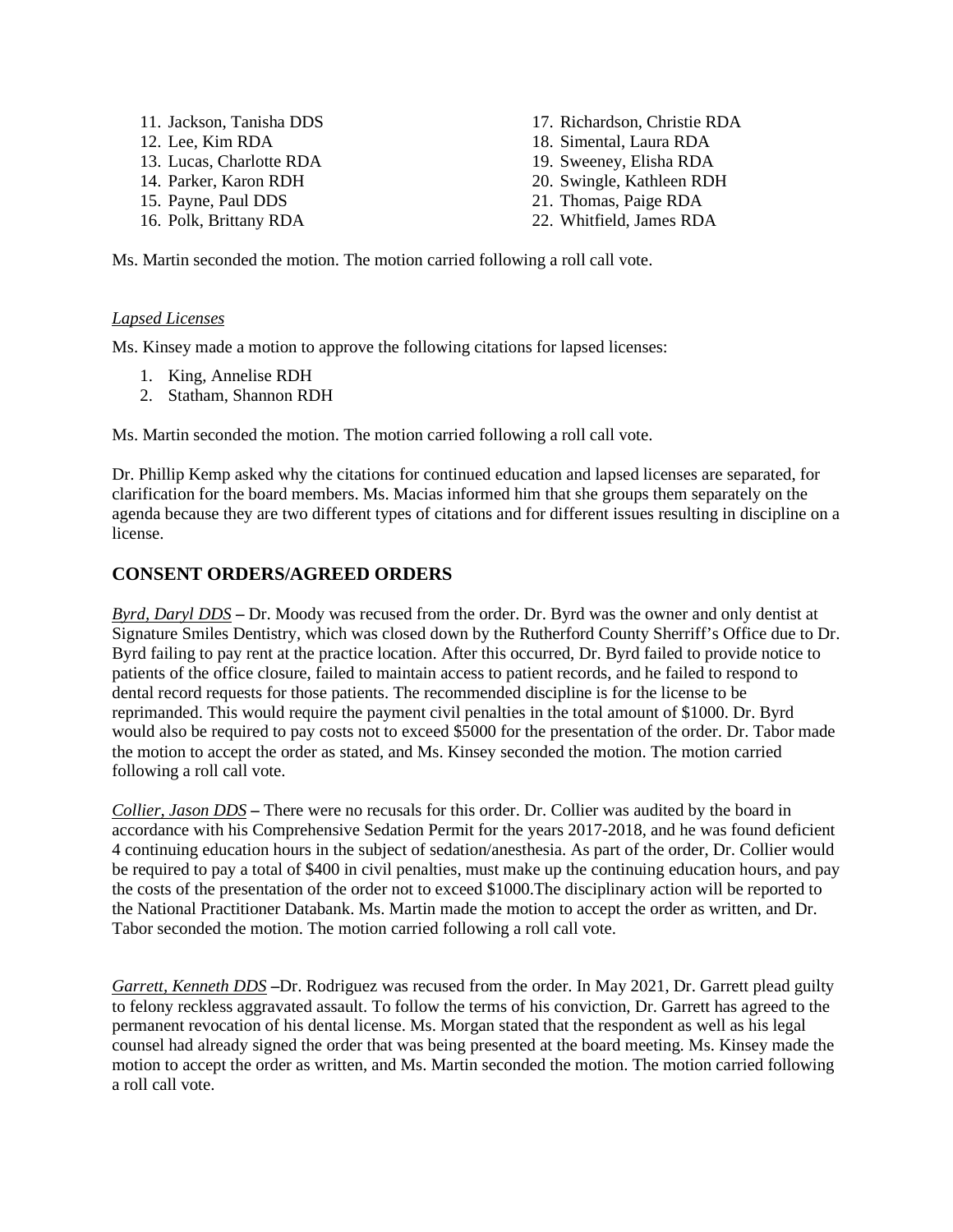*Jones, Keyona RDA* **–**Ms. Jones was selected for the 2017-2018 continuing education audit. She failed to provide proof of compliance with the audit by being short 2 hours of continuing education in the subject of chemical dependency and failure to provide proof of CPR for the entire cycle. Ms. Jones did not complete the agreed citation sent to her for audit non-compliance by the board office. As part of the order, Ms. Jones must pay a \$150 civil penalty, submit proof of current CPR certification, and make up the deficient continuing education hours. She must also pay the costs of the presentation of the order, not to exceed \$1000. The disciplinary action will be reported to the National Practitioner Databank. Ms. Martin made the motion to accept the order as written, and Ms. Kinsey seconded the motion. The motion carried following a roll call vote.

*Larkins, Teresa DMD* **–**Dr. Caldwell was recused from the order. Dr. Larkins failed to provide proof of 4 continuing education hours in sedation/anesthesia during the audit as required in order to maintain her Limited Conscious Sedation Permit. Dr. Larkins must pay a total of \$400 in civil penalties, must make up the deficient hours from the audit, and must pay the costs not to exceed \$2000 for the presentation of the order. The disciplinary action will be reported to the National Practitioner Databank. Ms. Martin made a motion to accept the order as written, and Ms. Kinsey seconded the motion. The motion carried following a roll call vote.

*Mehr, Kamran DDS* **–**Dr. Rodriguez was recused from this order. Ms. Morgan informed the board that Dr. Mehr provided proof of continuing education in the subject of local anesthesia/nitrous oxide in response to the sedation audit. However, a permit is not required for a dentist to administer local anesthesia or nitrous oxide, so the hours could not be used for their Limited Conscious Sedation Permit audit. Dr. Mehr was found to be deficient 4 continuing education hours in the subject of sedation/anesthesia required for maintaining a sedation permit. He also failed to provide proof that he was certified in ACLS for the period of June 2017 – July 2018. As part of the order, Dr. Mehr must pay a total of \$1700 in civil penalties, will need to make up the deficient continuing hours from the audit, and must pay the costs of the presentation of the order not to exceed \$2000. Ms. Martin made the motion to accept the order as written, and Ms. Kinsey seconded the motion. The motion carried following a roll call vote.

*Moore, Brittany RDA* **–**Dr. Rodriguez was recused from this order. Ms. Morgan informed the board that Ms. Moore entered into a consent order with this board in July of 2019 for failing to provide proof of 24 continuing education hours for the 2015-2016 continuing education cycle. Ms. Moore failed to complete the required continuing education hours or provide proof of CPR certification, that was required as part of that order. Additionally, Ms. Moore was audited for the 2017-2018 continuing education cycle, and she failed to provide proof of compliance with the audit and did not complete the resulting agreed citation from the board office. As part of the new consent order, Ms. Moore's license will be placed on probation for 1 year due to being a repeat offender, she must pay a civil penalty in the amount of \$300, within 90 days she must submit the 24 continuing education make up hours for 2017 – 2018, and within 120 days she must make up the 24 hours she was deficient from the 2015 – 2016 audit cycle. Ms. Moore must also pay the costs of the presentation of the order, not to exceed \$2000. She respondent can petition the board to lift the probation on her license at the end of the 1-year period, and she will need to appear before the board to make this request. The disciplinary action will be reported to the National Practitioner Databank. Ms. Kinsey made the motion to accept the order as written, and Ms. Martin seconded the motion. The motion carried following a roll call vote.

*Sloan, Lucy DDS* **–** Ms. Morgan informed Dr. Moody that he will need to recuse himself from this review and asked if there were any additional recusals, there were none. Respondent failed to provide proof that she acquired 4 hours of continuing education in the subject of sedation in conjunction with her Limited Conscious Sedation Permit while also failing to provide proof of ACLS certification for the period of August 2020 – December 2020. Ms. As part of the order, Dr. Loan must pay a total of \$800 in civil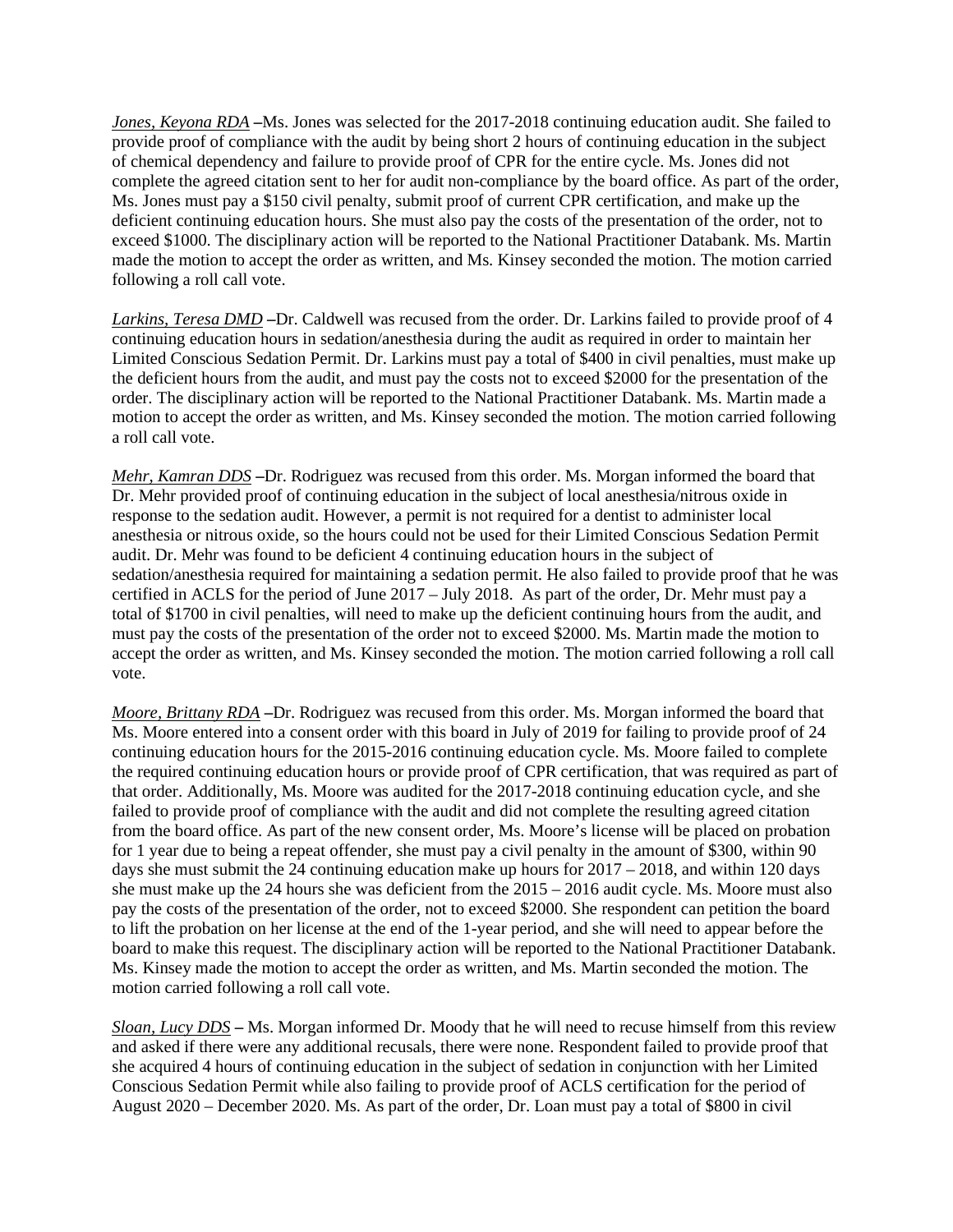penalties and must pay the costs not to exceed \$200 for the presentation of the order. The disciplinary action will be reported to the National Practitioner Databank. Ms. Kinsey made the motion to accept the order as written, and Ms. Martin seconded the motion. The motion carried following a roll call vote.

*Stooksberry, Patrick DDS* **–** Dr. Stooksberry failed to provide proof of ACLS certification or the period of January 2017 – August 2017 as part of the requirements to maintain his sedation permit. As part of the order, he must pay a total of \$800 in civil penalties and must pay costs not to exceed \$2000 for the presentation of the order. The disciplinary action will be reported to the National Practitioner Databank. Ms. Martin made the motion to accept the order as written, and Ms. Kinsey seconded the motion. The motion carried following a roll call vote.

*Hall, Eric DDS* **–**Dr. Moody was recused from this order. Dr. Hall was licensed in Texas, and in December 2020 the Texas board filed a formal complaint against him alleging sub-standard care in the form of poor documentation in reference to 10 patients. Dr. Hall did not respond to the formal complaint, and in March of 2021 the Texas Board of Dental Examiners issued an order permanently revoking his license. Ms. Morgan gave the board members a few moments to read over detailed information regarding the findings from each patient from the Texas board while also informing the members that the respondent attorney, Mr. Crumble was on the line and available if the members had additional questions. Ms. Morgan informed the board that in accordance with Statute  $63-5-124(a)(21)$  that Tennessee could reprimand the license based off the disciplinary action taken in Texas.

As part of the order, Dr. Hall voluntarily retired his Tennessee license, and he agreed to not apply for reinstatement of his license for 5 years from the date of entry of the consent order. As part of the consent order, Dr. Hall must pay a civil penalty in the amount of \$1000 for the care he provided to the Texas patients and he must pay the cost for prosecuting the case, not to exceed \$4000. The disciplinary action will be reported to the National Practitioner Databank. Ms. Morgan informed the board members that this was an agreed order, meaning this was set for a contested case but the settlement was reached after she had already filed the charges.

Dr. Zambrano asked if Dr. Hall practiced in Tennessee, and if he had any patient complaints that had been filed here. Ms. Morgan stated that complaints whether open or closed are not allowed to be discussed. She reminded the board members that the statute in place allows for the board to discipline a license holder for disciplinary matters which occurred in another state, because if those offenses would be disciplined if they had occurred here. Ms. Morgan again clarified that these charges took place in the state of Texas. Dr. Caldwell asked if Dr. Hall does decide to apply for Tennessee licensure again, whether the board would be able to review the disciplinary documentation on Dr. Hall again at that time. Ms. Morgan informed the board that if they do choose to ratify the order that it would be public record, that the board could request certain things be provided to them prior to reinstatement, and they would not be required to approve the reinstatement. No additional questions were asked. Ms. Kinsey made amotion to ratify the order, and Ms. Martin seconded the motion. The motion carried following a roll call vote.

### **ORDER OF COMPLIANCE**

*Wiggins, Kenneth DDS* **–** Dr. Wiggins began by thanking the board for letting him speak regarding his order of compliance. Before going any further, Ms. Morgan wanted to confirm with the board members participating by phone that they were able to hear Dr. Wiggins speaking in the board room. Dr. Zambrano and Dr. Rodriguez stated they could hear him very faintly. Dr. Wiggins was asked to make sure he was speaking directly into the microphone so all board members would be able to hear him clearly. Dr. Wiggins acknowledged that he did make mistakes in the past, and that he did pay for those mistakes. He stated that during this time he was unable to practice, but he did volunteer work and has helped over 90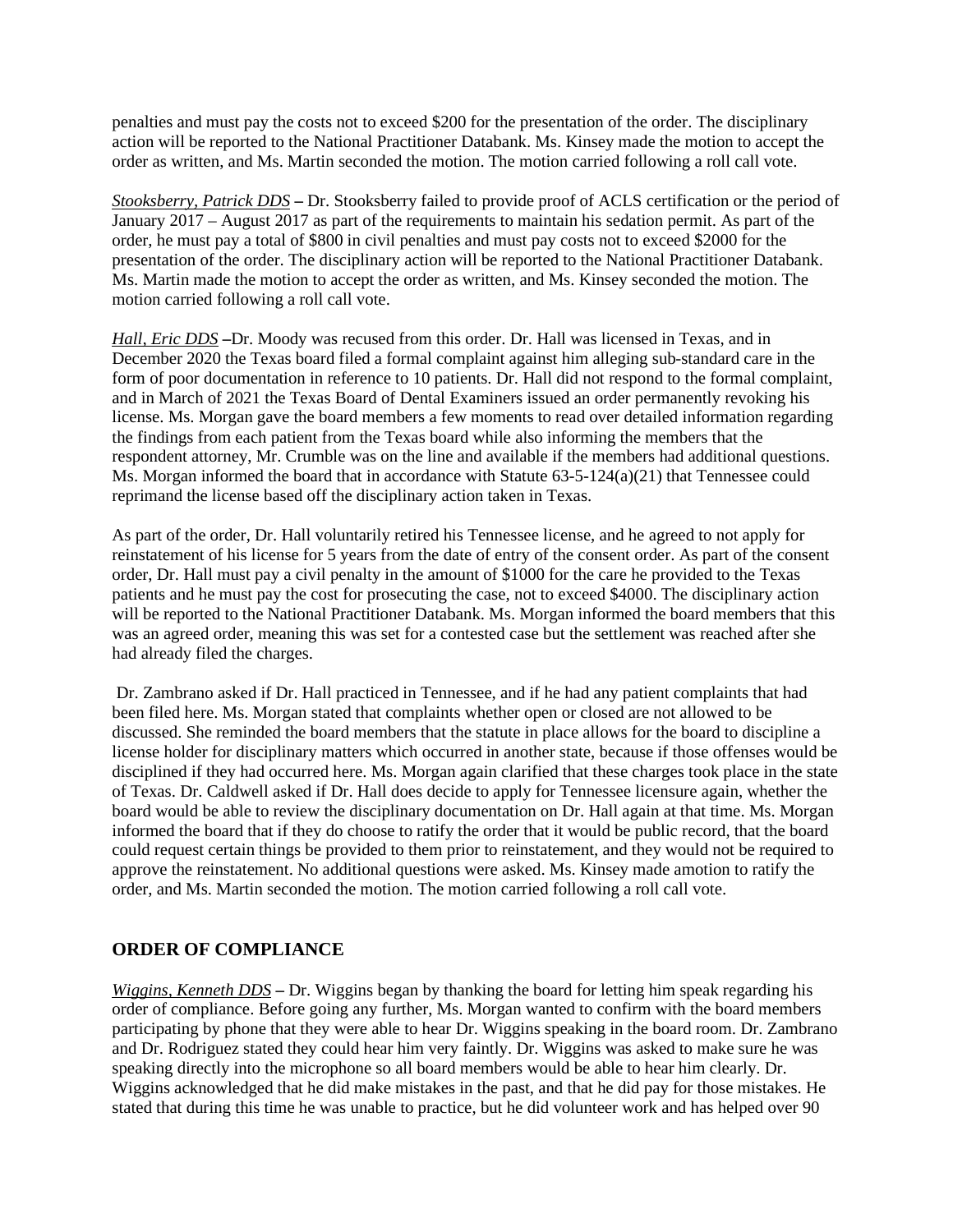people obtain their GED. Ms. Morgan informed the board that in November 2013 a superior court in Georgia found Dr. Wiggins guilty of Medicare fraud, resulting in him being ordered to pay \$2.2 million in restitution along with being sentenced to serve 7 years of confinement, followed by 3 years of probation. In January 2015, Dr. Wiggins entered a consent order with the board that suspended to license for 7 years and gave him the opportunity to petition the board for the suspension to be lifted once the 7 years ended. If the board chooses to lift the suspension the license would automatically go on probation in conjunction with the respondent's sentence.

Dr. Zambrano asked if Dr. Wiggins had ever practiced as a dentist in Tennessee. Dr. Wiggins stated that he had not practiced in Tennessee, but he was serving in other states while maintaining his Tennessee license received in 1994 after graduating from Meharry School of Dentistry. Dr. Zambrano asked whether Dr. Wiggins was currently licensed in other states. Dr. Wiggins confirmed that he was not currently licensed in any state. Ms. Morgan informed the board members that he has been incarcerated for the last 7 years, therefore had not had an active license during that time.

Dr. Tabor questioned if there was any sort of precedent for this situation that would be helpful, but Ms. Morgan informed the members that there was not one available for guidance. The original board order did not require Dr. Wiggins to do anything in the interim, but Ms. Morgan did recommend that if the board chose to lift the suspension that they at least required the respondent to meet the requirements for the license reinstatement at the minimum. Dr. Phillip Kemp asked what those requirements were, Ms. Morgan informed the board that in accordance with rule 0460-02-.08, the respondent would have to pay past renewal fees, pay the reinstatement fee, provide proof of completed continuing education for the entire time the license was expired. Ms. Macias informed the board that the reinstatement application would require continuing education to be completed for every continuing education cycle since the cycle before the license expired.

Dr. Zambrano stated the packet for Dr. Wiggins contained CE from 2020-2021 he believed, and he was wondering if that was the additional information the board could require. Ms. Morgan stated that this is the board members decision, and she cannot step into their roles but can only give them legal advice and the board members would have to determine what they would like to require for the suspension to be lifted. Ms. Morgan made the board members aware that what they were tabling is anything additional to the reinstatement requirements, something such as competency testing. Dr. Tabor asked about what was required for license reactivation if a license is retired status. Ms. Macias informed him that the requirements can be different for a reactivation because the retiree could still be practicing in another state, just not in Tennessee. Dr. Tabor asked Dr. Wiggins if he felt he was ready to return to practice, Dr. Wiggins stated he feels he could be ready with help. Dr. Wiggins stated that his wife is a licensed dentist in Georgia, and she could help him with hands on practice before returning to work full time once he petitions for his Georgia license to be reinstated. Dr. Wiggins stated he was planning to petition Georgia for his license to be reinstated, once the process was complete for his license in Tennessee.

Dr. Tabor asked if the continuing education could be broken down by percentage of categories to what he is required to take. Ms. Macias informed the board that the continuing education for reinstatement is just requiring the subject general dentistry except for the 2 hours of controlled substance prescribing or chemical dependency, per cycle to be submitted for the application. Ms. Macias stated what we would need to look at with any general reinstatement application would be competency evaluation requirement as listed on the instructions. Anyone not in practice for 5 years or more, is required to complete the competency evaluation unless the evaluation was waived by the board consultant. Since Dr. Wiggins had not practiced in 7 years, the evaluation would be required as part of the application process. The competency evaluation would need to be completed at a school of dentistry, and the school would send us a letter concerning the evaluation once it had been completed.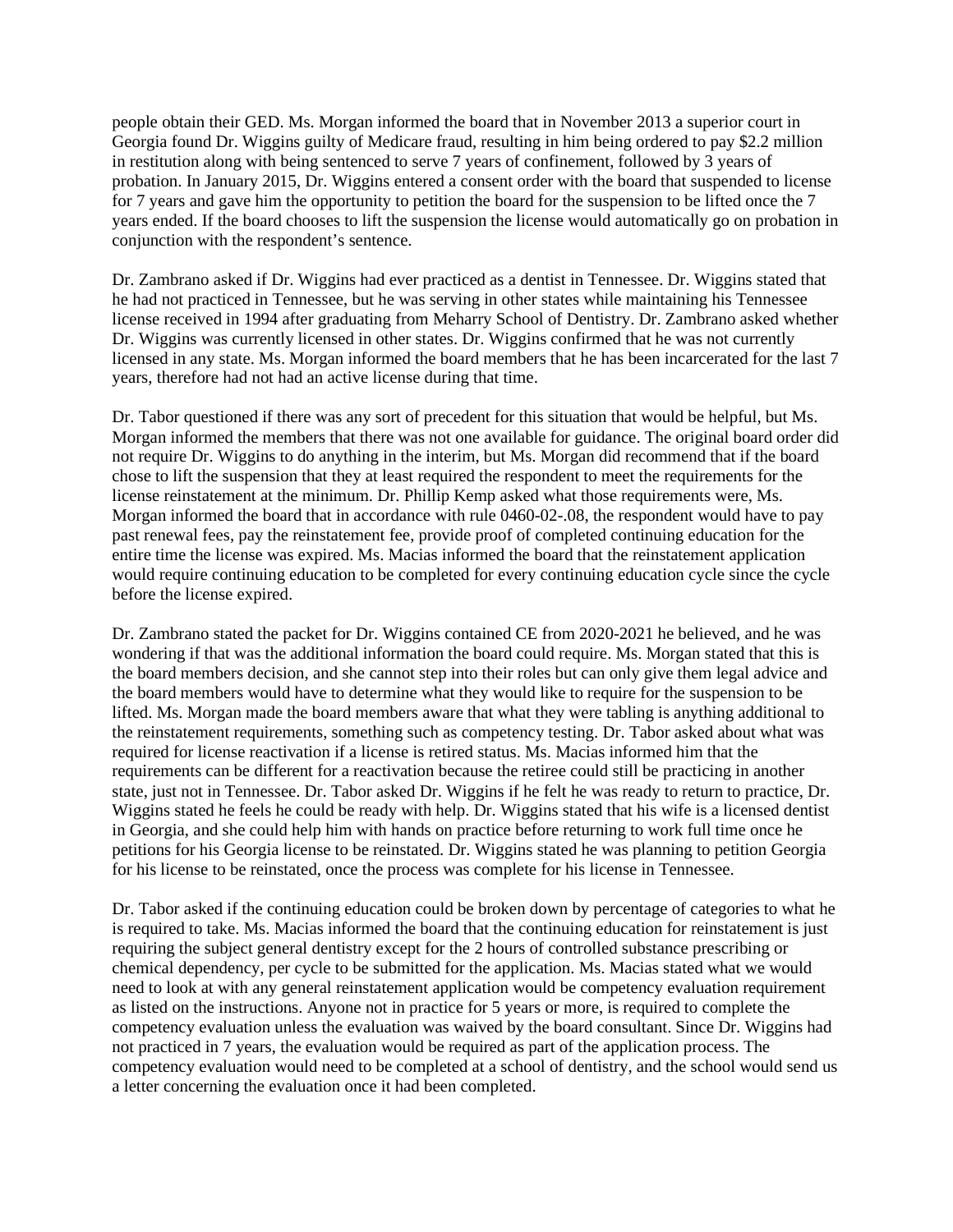Dr. Phillip Kemp suggested reaching out to Dr. Reagan and Dr. Farmer-Dixon, to see if they have an evaluation program for dentists, in addition to the more commonly used program for hygienists. Dr. Wiggins stated that if the school can do the testing, he would be willing to take the courses and complete an evaluation. Ms. Morgan stated the initial problem is that the license had expired during the suspension period, so Dr. Wiggins cannot practice until the reinstatement process is completed and the license has the suspension lifted. Dr. Zambrano asked what process was required to lift the suspension from the license. Ms. Morgan informed the board the order already drafted for their review states the suspension will not be lifted until Dr. Wiggins completes the reinstatement requirements, and at that point the license will be placed on probation. Morgan stated that an option would be for the board to consider requiring Dr. Wiggins to complete a certain number of hours under the supervision of a specific dentist as part of the order, to show competency to practice. The dentist responsible for supervising Dr. Wiggins would then inform the board of the outcome of their observations.

Ms. Morgan read the new language in the drafted order per the board members requests, which stated that after the consultant determines that Dr. Wiggins had met the requirements for reinstatement of an expired license, and that he had present himself to one of the approved schools of dentistry for an evaluation of current competency to practice properly. Once those requirements were met, the suspension would be lifted from the license. At that time the license would be placed on probation for a minimum of 3 years. Dr. Caldwell made the motion to accept the language in the order as stated by Ms. Morgan, and Ms. Martin seconded the motion. The motion carried following a roll call vote. Ms. Morgan informed Dr. Wiggins that she will get an executed copy of the order signed by Dr. Phillip Kemp, and he would be sent a copy for his records.

#### **INTERVIEW/REQUESTS**

*Durante, Catherine DMD* **–** Dr. Durante came before the board due some issues that were reported on her application for licensure. She was accompanied by Dr. Sain, from the Tennessee Wellness Foundation. Dr. Sain reported that during Dr. Durante's oral surgery residency some issues arose which resulted in her seeking assistance on her own. Dr. Durante is also a physician and completed the Alabama physician health program with a clean bill of health. She then contacted TMF, the Tennessee physician health program, who got her in touch with Dr. Sain because she is planning on practicing oral surgery in Tennessee. Dr. Sain stated that she has already been seen and evaluated with the Tennessee Wellness Foundation and has signed a contract with the agency. Dr. Sain stated that he fully advocates for Dr. Durante being licensed based off the evaluations she already completed with the Wellness Foundation. Dr. Zambrano had some questions regarding how long Dr. Durante had been dealing with those issues. Dr. Durante stated that it has been a disease she has been dealing with her entire life, but in 2019 she chose to seek treatment on her own. Dr. Zambrano and Dr. Phillip Kemp disagreed on how the situation should be handled, and whether any stipulations or restrictions should be placed on the license if the board chose to approve the application. Ms. Morgan suggested adding an amendment to making the licensure contingent upon Dr. Durante signing an authorization form to allow Dr. Sain and the Tennessee Wellness Foundation to freely share information regarding any concerns with Dr. Durante's progress in their program that could affect her ability to practice safely. Dr. Caldwell made the motion to approve the application once the authorization form was signed by Dr. Durante through the Wellness Foundation. Ms. Kinsey seconded the motion. Dr. Zambrano voted "no" to the motion during the roll call vote. The motion carried based off the majority vote.

*Vaughn, Gracie RDA* **–** Was not present in the board room when called for her interview. Ms. Macias informed the board members that Ms. Vaughn had agreed to attend the October 2021 and February 2022 meetings, and had not contacted the board office before either meeting to indicate she would not make it. Ms. Morgan suggested the board either give her one more opportunity to present herself for an interview